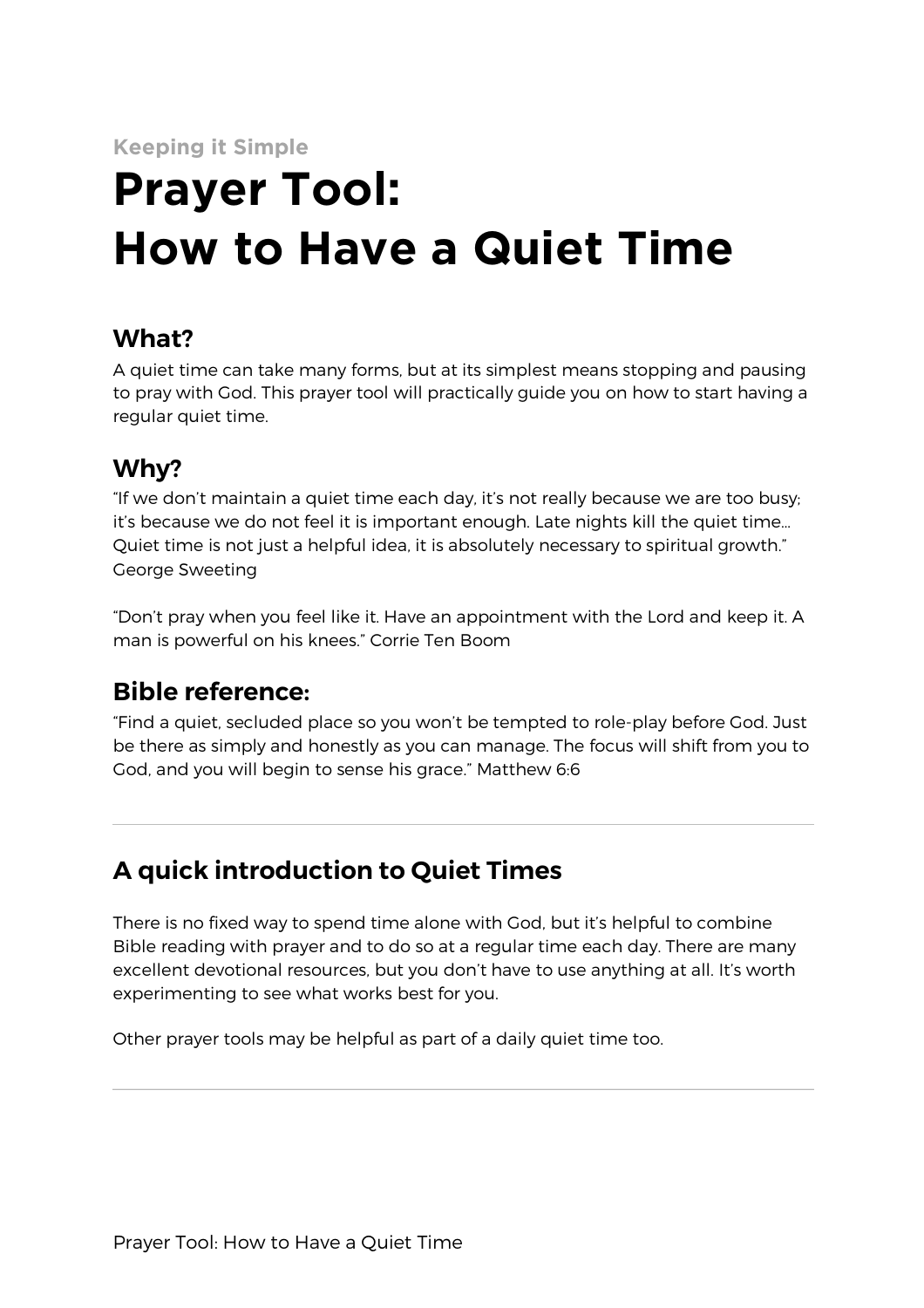## **Do it: How to have a quiet time**

## How to have a 10 minute quiet time (using P.R.A.Y.)

(1 min) Pause – sit quietly for a minute, stilling your soul.

(2 min) Rejoice – read a short Psalm or listen to a worship song.

(3 min) Ask – Tell God what's on your heart. Pray through your day. If you have a prayer list or use the 24-7 Prayer Inner Room app quietly name each person before God.

(3 min) Yield – Read a few verses from the New Testament, until a phrase pops out at you and then talk to God about it. Are there any sins you need to confess? Ask the Holy Spirit to fill you afresh.

(1 min) Amen - Pray the Lord's Prayer.

## How to have a 30 minute quiet time (using The Lord's Prayer)

#### (2 min) Our Father in heaven

Be still. Sit quietly and ask "Where is the evidence of the Father's love in my life right now?" Give thanks.

#### (3 min) Hallowed be your name

Read a Psalm or listen to a worship song.

#### (3 min) Your kingdom come, your will be done.

What would it look like for God's kingdom to come in the three circles of your life today:

- 1. Pray for your own needs
- 2. Pray for your friends and family (perhaps using the Inner Room app)
- 3. Pray for the wider world (perhaps focusing on situations in the news).

#### (15 min) Give us this day our daily bread

Using a bible reading guide, if you find it helpful, read from a Gospel, a New Testament epistle, and then from the Old Testament.

The emphasis here is on quality not quantity. When a phrase resonates with you, treat it as if God is starting a conversation by pausing to pray about it.

#### (2 min) Forgive us our sins as we forgive others

Review the last 24 hours, allowing the Holy Spirit to challenge any sinful thoughts,